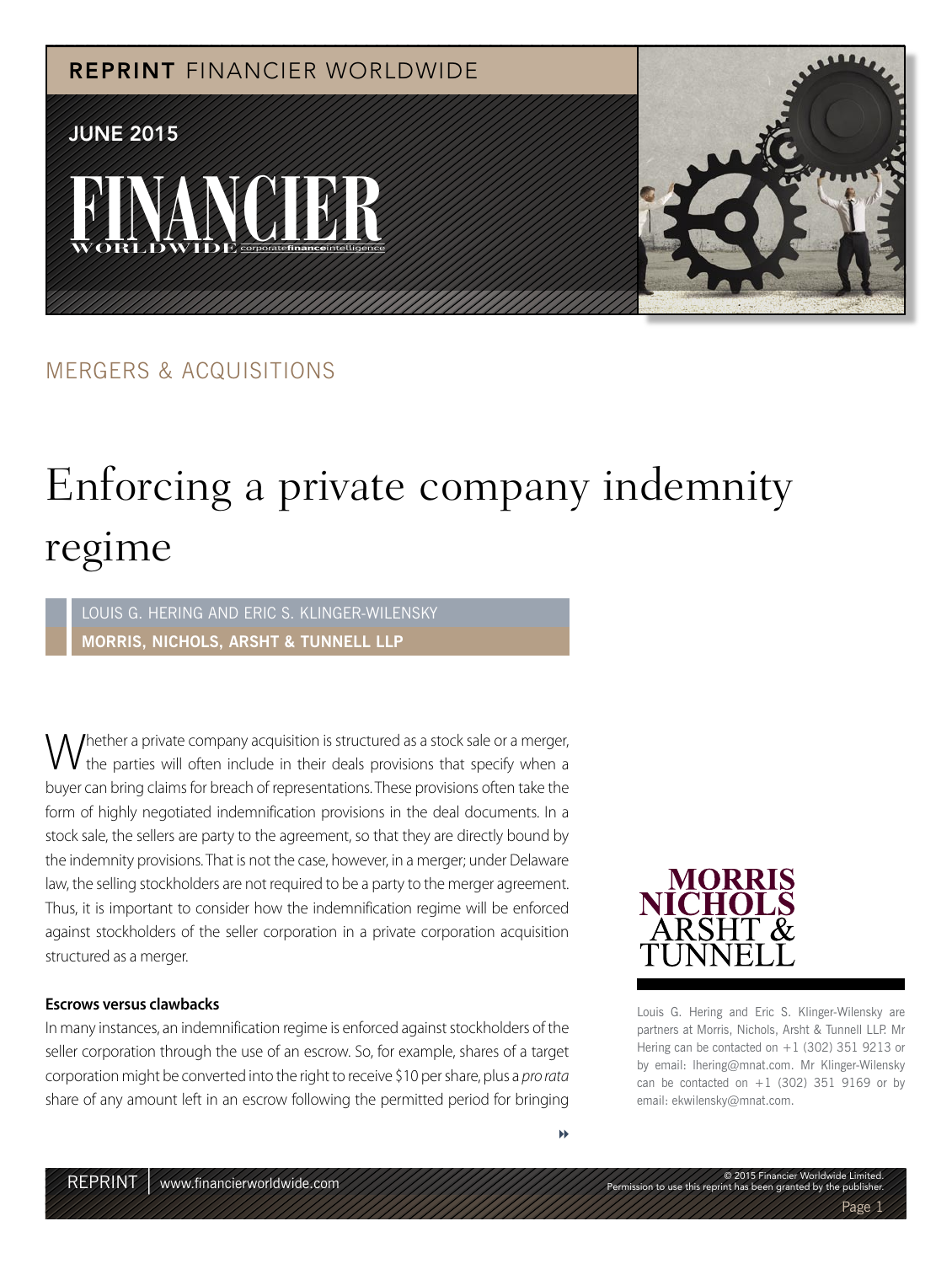# **FINANCIER**

indemnification claims. In such instances, a merger agreement typically will provide for a 'stockholder representative' to resolve disputed indemnity claims on behalf of all sellers. Because Delaware law allows merger agreement provisions to be made dependent on 'facts ascertainable' outside the agreement, including determinations by a person or body, the amount available to seller stockholders at the end of the escrow period can be reduced by indemnification claims settled by the stockholder representative. Thus, the actions of the stockholder representative will be binding on the sellers either: (i) because those stockholders are directly party to the merger agreement (through signing the merger agreement itself or a joinder); or (ii) through drafting the merger agreement to make decisions of the stockholder representative a 'fact ascertainable' upon which the final merger consideration is determined.

An alternative method to enforce an indemnification regime against stockholders of the seller corporation is through payment of all merger consideration up front, but subjecting the paid merger consideration to a claw back. In this regime, shares of a target corporation would be converted into the right to receive the full merger consideration (say, e.g., \$12 per share) subject to a contingent obligation to

return amounts that may be due under the indemnification regime. Under the old saying "possession is nine-tenths of the law", a clawback regime generally is more favourable to selling stockholders than an escrow regime in that stockholders have the consideration in their hands sooner (and so do not have to discount the amount in escrow to account for the time value of money) and hold the res from which an indemnification regime will be enforced.

#### **Market trends**

In our experience, transaction planners often combine elements of an escrow and clawback. A common example is to provide for an escrow for indemnification claims based on a breach of representation or covenant and for that escrow to be an exclusive remedy for the buyer subject to certain exceptions, such as a working capital adjustment or claims for breaches of defined 'fundamental representations' (e.g., representations as to capitalisation and due authority and organisation). In that example, selling stockholders would be subject to a clawback for claims falling within the exception to the exclusive remedy provision.

A study released by the American Bar Association reflects that experience. The study analysed 136 publicly available acquisition agreements for transactions

### **MORRIS** NICHOLS<br>ARSHT & TI INNFI

ranging in value from \$17.2m to \$4.7bn and completed in 2012 that involved private targets being acquired by public companies. According to that study, 55 percent of the reviewed transactions contained an escrow holdback as sole remedy subject to one or more exceptions (similar studies of transactions completed in 2010 and 2008 reported that percentage at 57 percent and 48 percent, respectively). A smaller percentage, 32 percent, provided for an escrow holdback as sole remedy with no exception (reported at 24 percent and 27 percent for transactions completed in 2010 and 2008, respectively). Smaller still was the percentage of deals that relied solely on a clawback – 11 percent in 2012, 14 percent in 2010 and 19 percent in 2008.

#### **Recent judicial development**

A 2014 opinion from the Delaware Court of Chancery (a trial court vested with jurisdiction to hear disputes over merger agreements) calls the practice of enforcing indemnity obligations through a clawback, at least in part, into question. The opinion, Cigna Health & Life Insurance Company v. Audax Health Solutions, involved a merger agreement calling for enforcement of an indemnity regime solely through a clawback. As a condition to receiving the merger